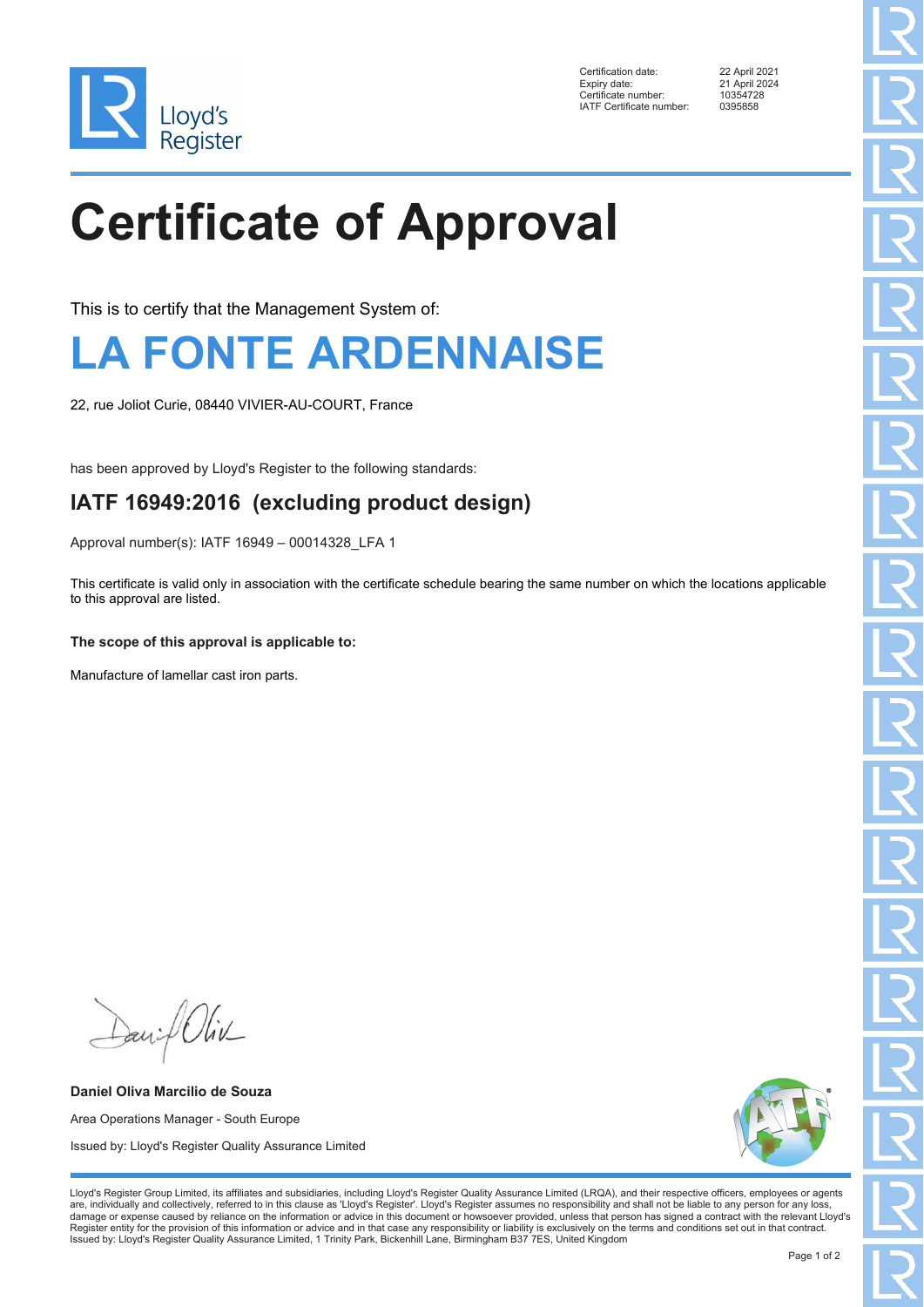

**Location Activities**

**LFA 0**

11 rue Joliot Curie, 08440 VIVIER-AU-COURT, France

#### **IATF 16949:2016**

Management review, Quality system management, Human resource, Production equipment Development, Customer service, Purchasing, Supplier management.

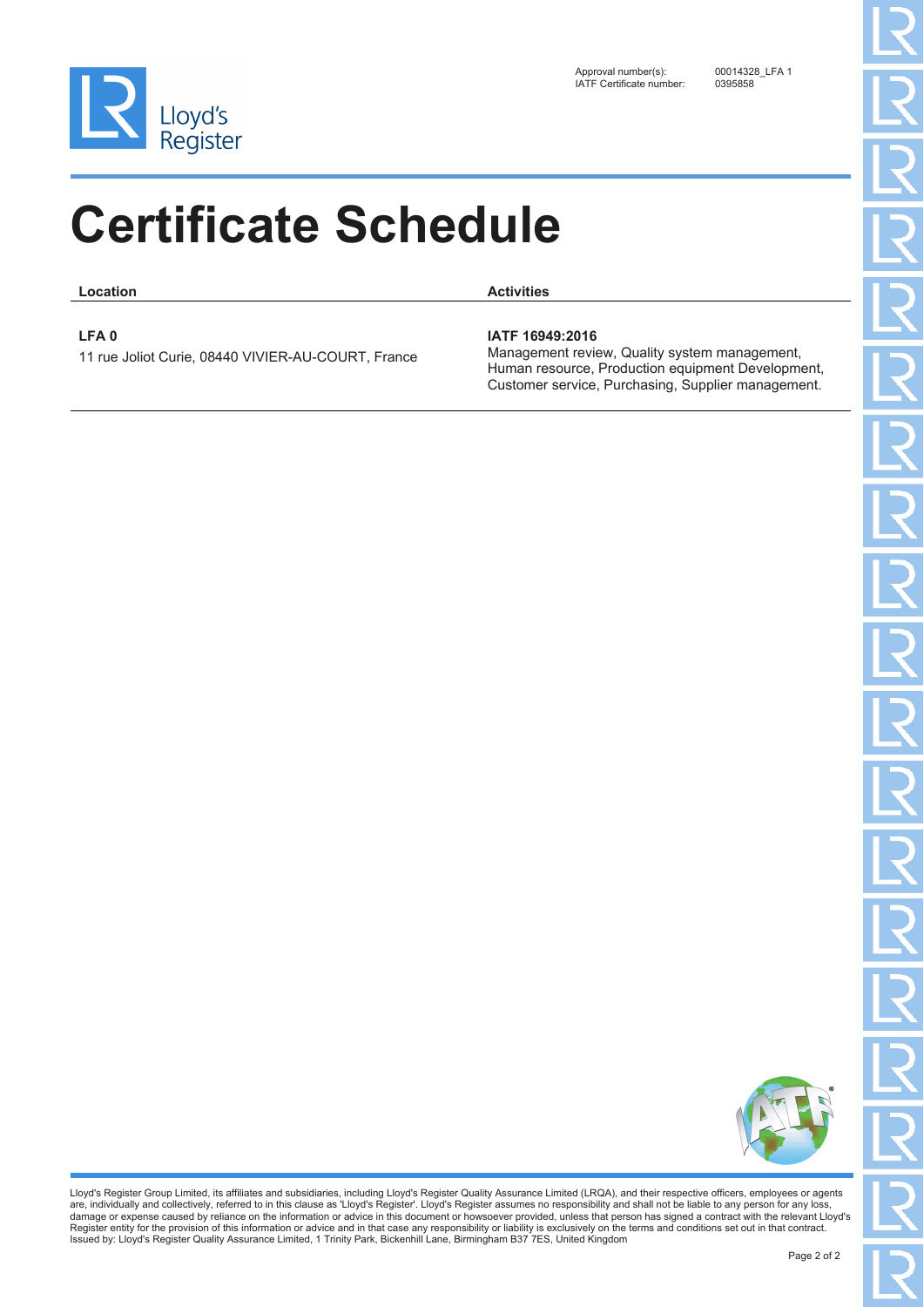

Certification date: 16 April 2021<br>Expiry date: 15 April 2024 Certificate number: 1035291<br>
IATE Certificate number: 0394948 IATF Certificate number:

15 April 2024<br>10352917

# **Certificate of Approval**

This is to certify that the Management System of:

## **LA FONTE ARDENNAISE**

7 rue Pierre Vienot, 08330 VRIGNE-AUX-BOIS, France

has been approved by Lloyd's Register to the following standards:

#### **IATF 16949:2016 (excluding product design)**

Approval number(s): IATF 16949 – 00014328\_LFA 2

This certificate is valid only in association with the certificate schedule bearing the same number on which the locations applicable to this approval are listed.

#### **The scope of this approval is applicable to:**

Classic and CNC machining of casting parts. Assembly of subsets and mechanical sets.

David Oliv

**Daniel Oliva Marcilio de Souza** Area Operations Manager - South Europe Issued by: Lloyd's Register Quality Assurance Limited

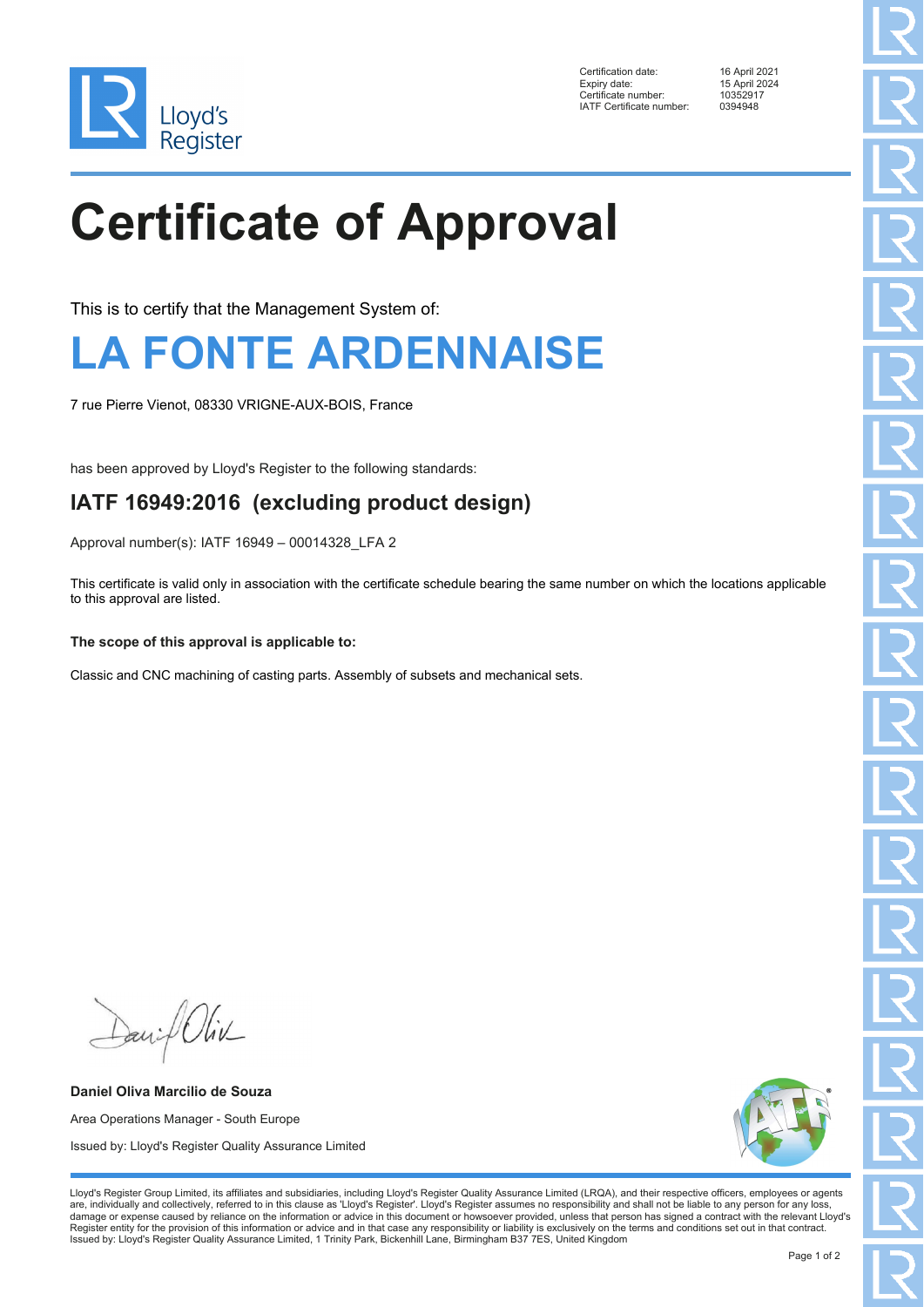

**Location Activities**

**LFA 0**

11 rue Joliot Curie, 08440 VIVIER-AU-COURT, France

#### **IATF 16949:2016**

Management review, Quality system management, Human resource, Customer service, Purchasing, Sales, Process design, Information technologies.

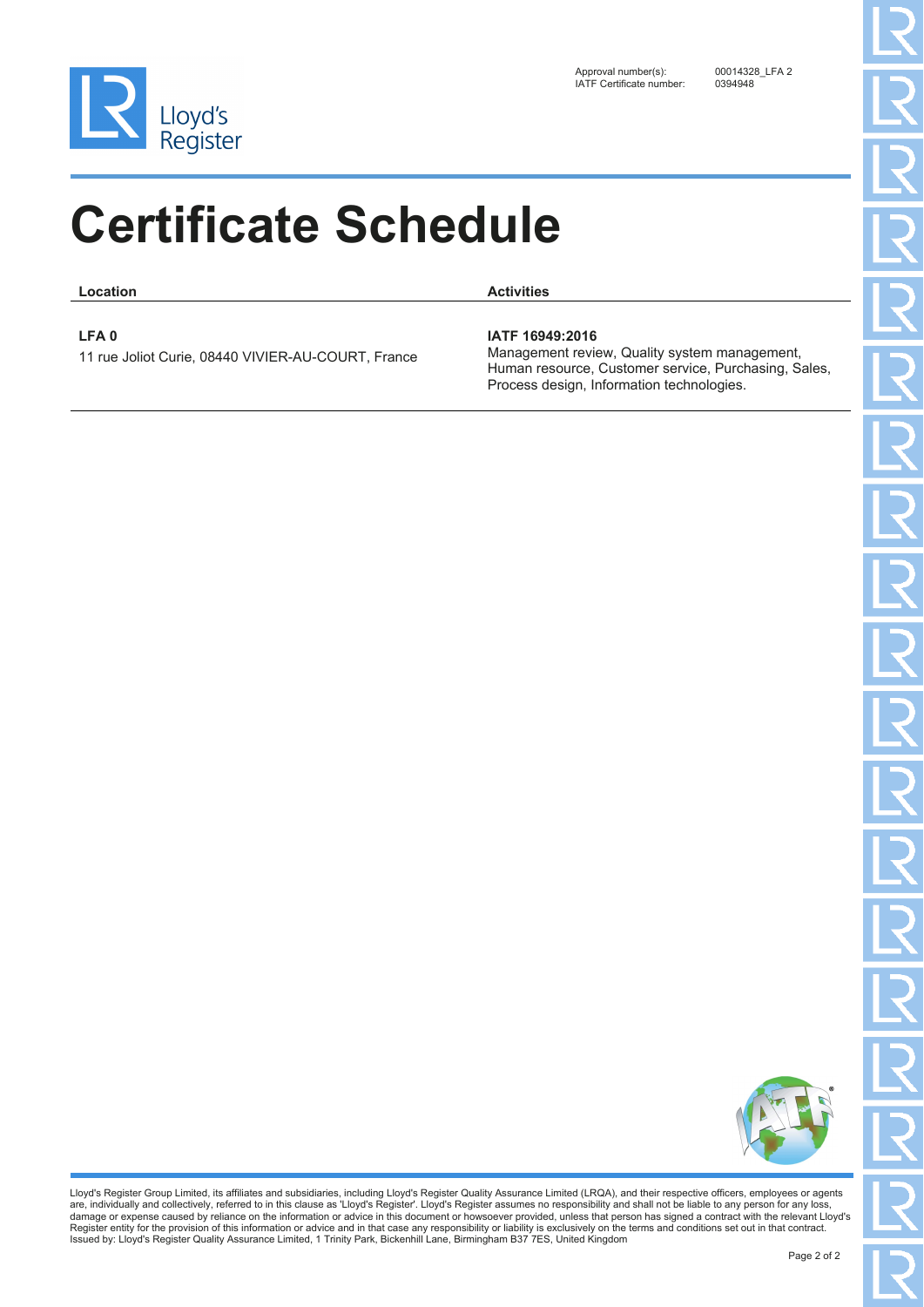

Certification date: 26 May 2021<br>Expiry date: 25 May 2024 Energy Terms<br>Certificate number: 1036298<br>IATE Certificate number: 0401382 IATF Certificate number:

25 May 2024<br>10362988

# **Certificate of Approval**

This is to certify that the Management System of:

## **LA FONTE ARDENNAISE**

RN 51, 08170 HAYBES SUR MEUSE, France

has been approved by Lloyd's Register to the following standards:

### **IATF 16949:2016 (excluding product design)**

Approval number(s): IATF 16949 – 00014328\_LFA 4

This certificate is valid only in association with the certificate schedule bearing the same number on which the locations applicable to this approval are listed.

#### **The scope of this approval is applicable to:**

Manufacturing of castings in spheroidal graphite cast iron delivered rough.

David Oliv

**Daniel Oliva Marcilio de Souza** Area Operations Manager - South Europe Issued by: Lloyd's Register Quality Assurance Limited

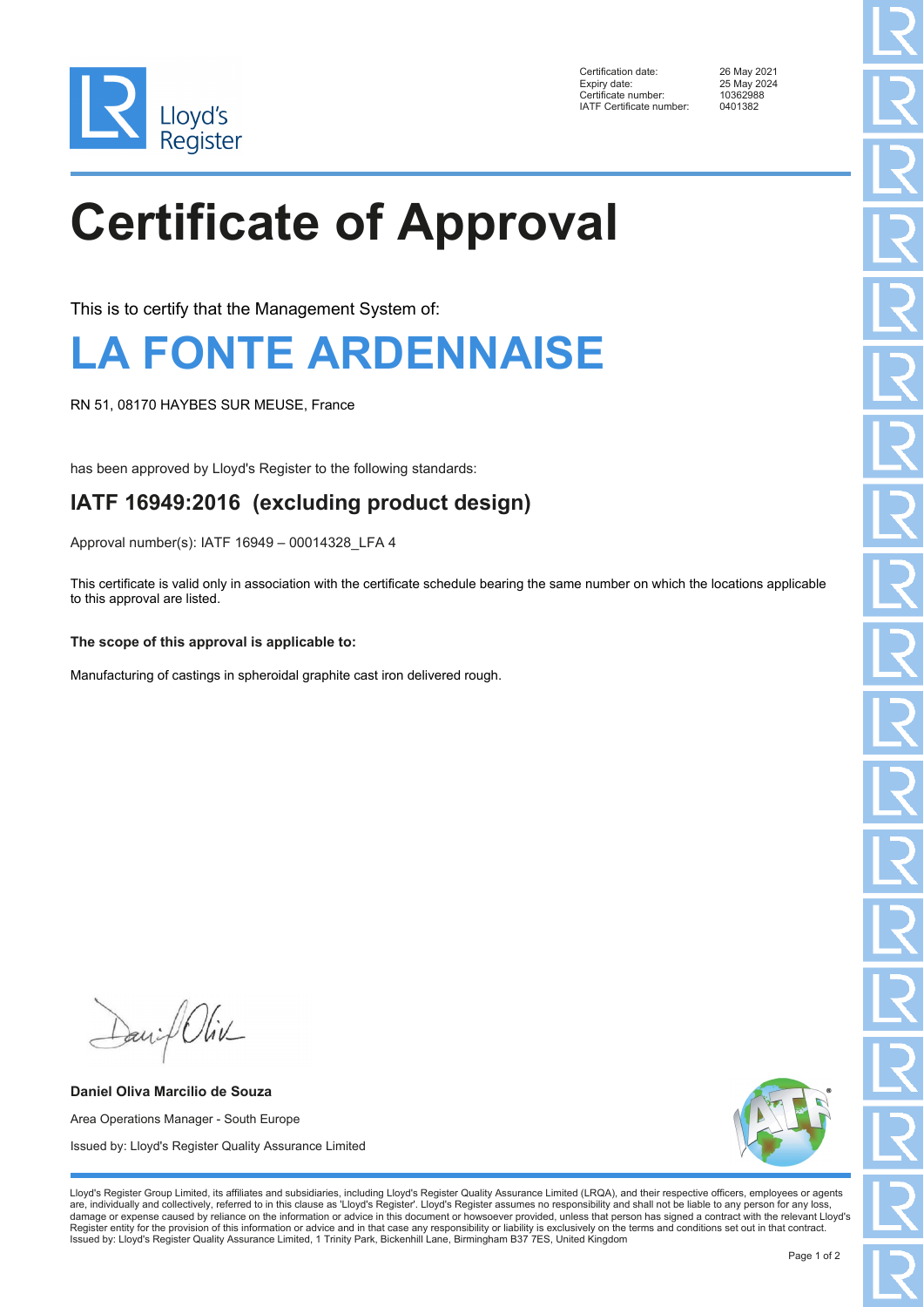

**Location Activities**

**LFA 0**

11 rue Joliot Curie, 08440 VIVIER-AU-COURT, France

#### **IATF 16949:2016**

Management review, Quality system management, Human resource, Production equipment Development, Customer service, Purchasing, Supplier management.

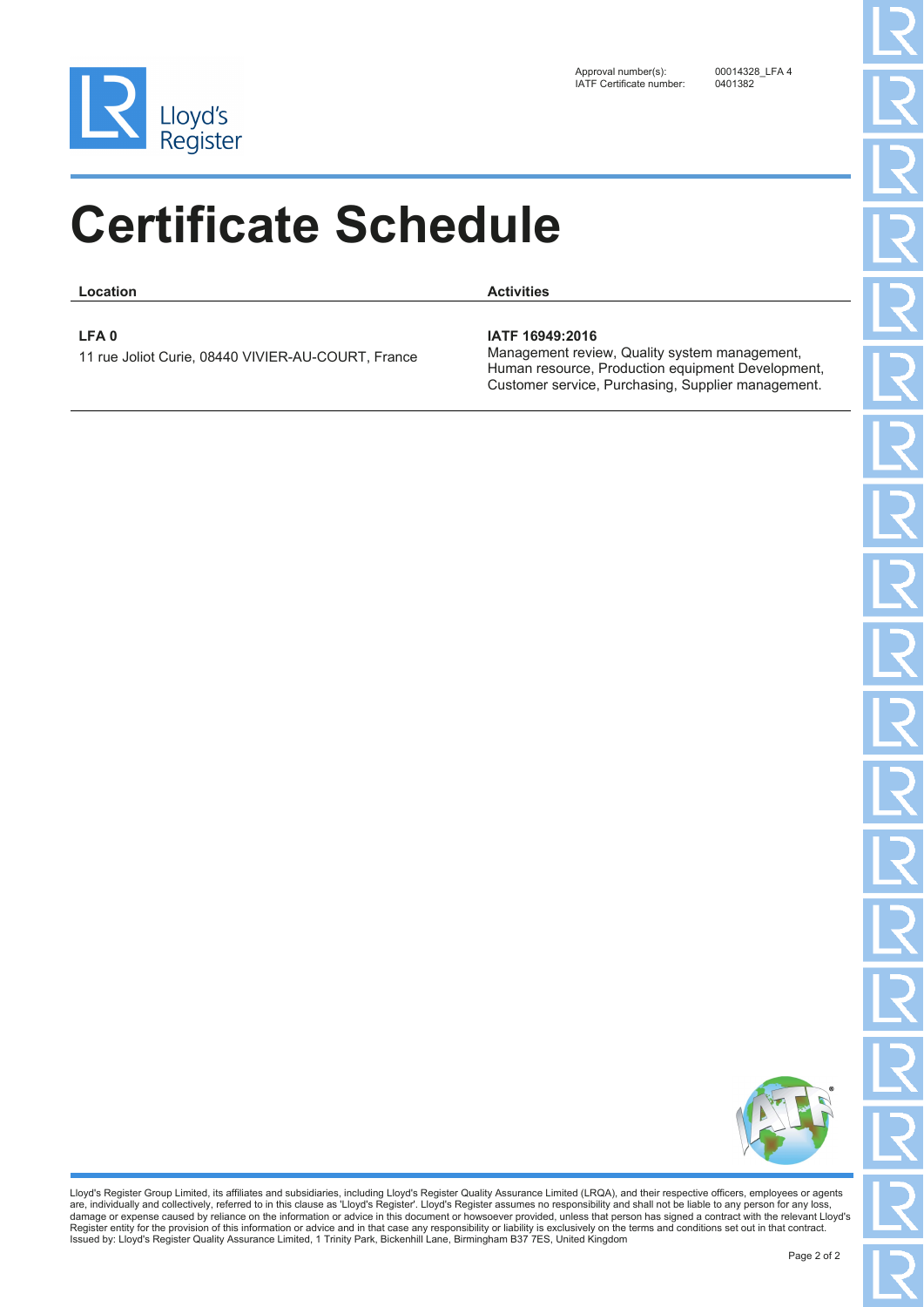

Certification date: 22 March 2021<br>Expiry date: 21 March 2024 Expressed Certificate number: 1034747<br>
IATE Certificate number: 0390706 IATF Certificate number:

21 March 2024<br>10347471

# **Certificate of Approval**

This is to certify that the Management System of:

## **LA FONTE ARDENNAISE**

22 Rue Joliot Curie, 08440 VIVIER-AU-COURT, France

has been approved by Lloyd's Register to the following standards:

#### **IATF 16949:2016 (excluding product design)**

Approval number(s): IATF 16949 – 00014328\_LFA 5

This certificate is valid only in association with the certificate schedule bearing the same number on which the locations applicable to this approval are listed.

#### **The scope of this approval is applicable to:**

Manufacture of lamellar cast iron parts.

David Oliv

**Daniel Oliva Marcilio de Souza** Area Operations Manager - South Europe Issued by: Lloyd's Register Quality Assurance Limited

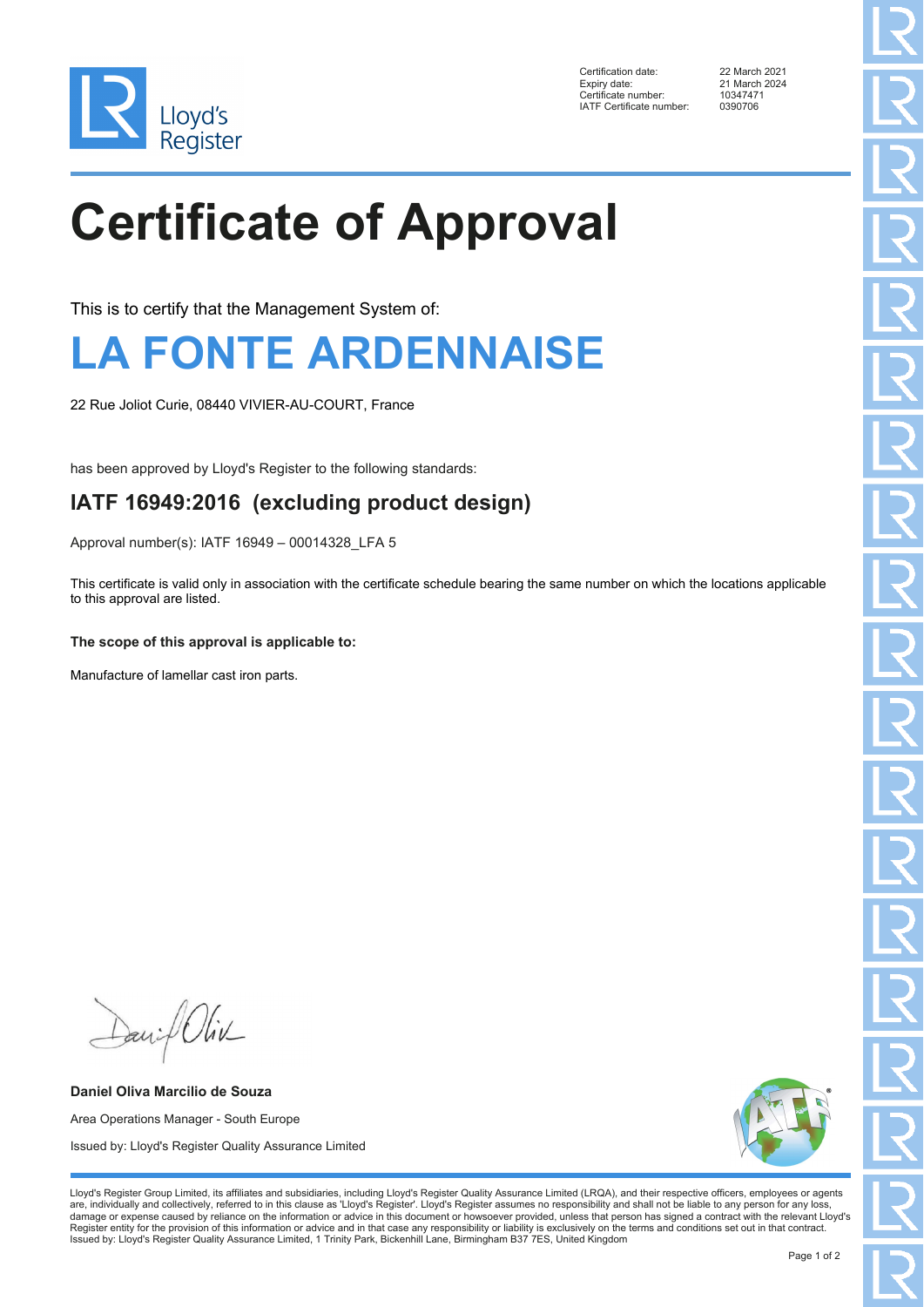

**Location Activities**

**LFA 0**

11 rue Joliot Curie, 08440 VIVIER-AU-COURT, France

#### **IATF 16949:2016**

Management review, Quality system management, Human resource, Customer service, Purchasing, Sales, Process design, Calibration, Information technologies.

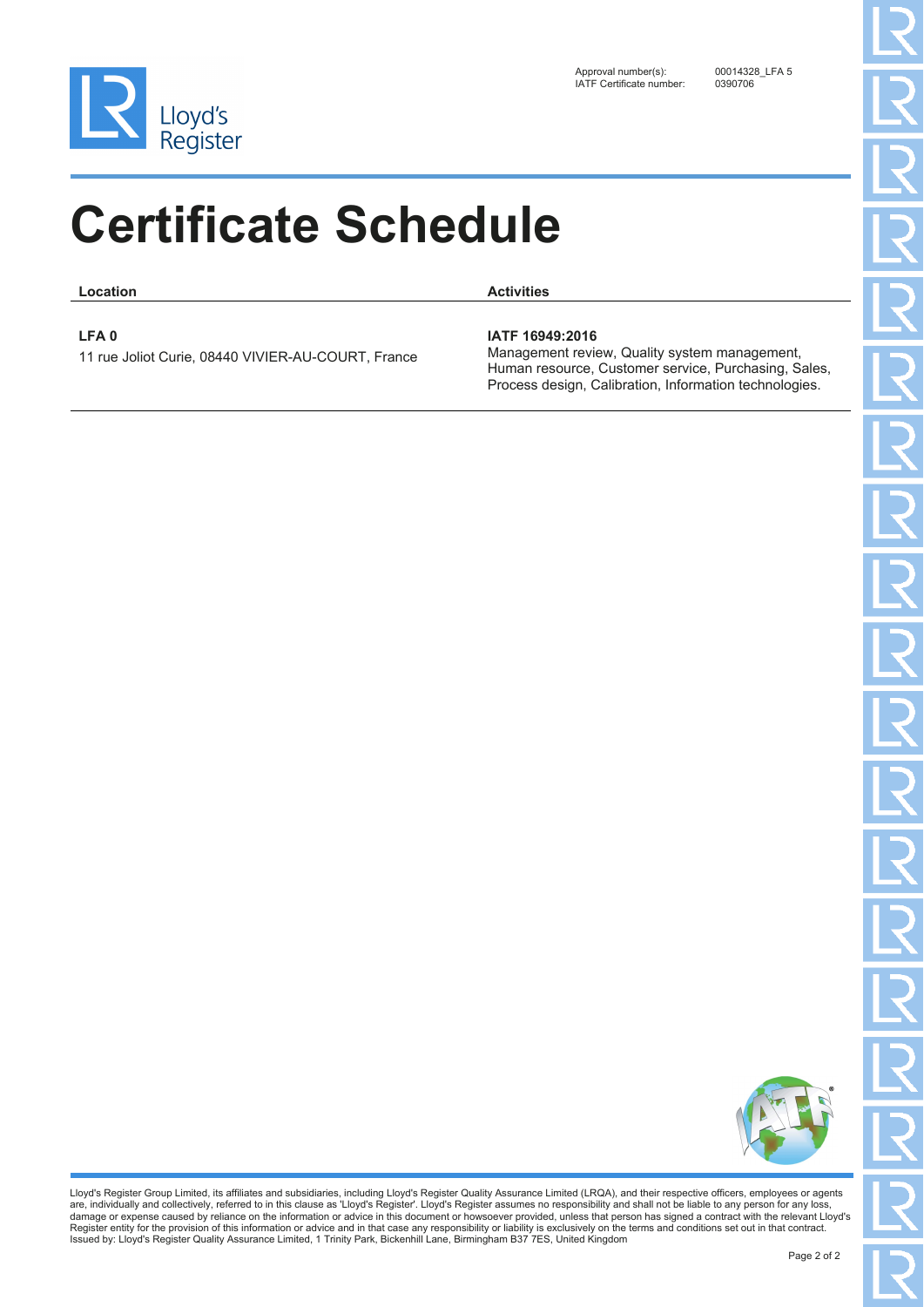

Certification date: 26 May 2021<br>Expiry date: 25 May 2024 Certificate number: 1036295<br>
IATE Certificate number: 0401384 IATF Certificate number:

25 May 2024<br>10362952

# **Certificate of Approval**

This is to certify that the Management System of:

## **LA FONTE ARDENNAISE**

rue Terre la Tour, 08440 VIVIER-AU-COURT, France

has been approved by Lloyd's Register to the following standards:

### **IATF 16949:2016 (excluding product design)**

Approval number(s): IATF 16949 – 00014328\_LFA 6

This certificate is valid only in association with the certificate schedule bearing the same number on which the locations applicable to this approval are listed.

#### **The scope of this approval is applicable to:**

Surface treatment by cataphoresis and assembling of cast iron. (Product design excluded).

David Oliv

**Daniel Oliva Marcilio de Souza** Area Operations Manager - South Europe Issued by: Lloyd's Register Quality Assurance Limited

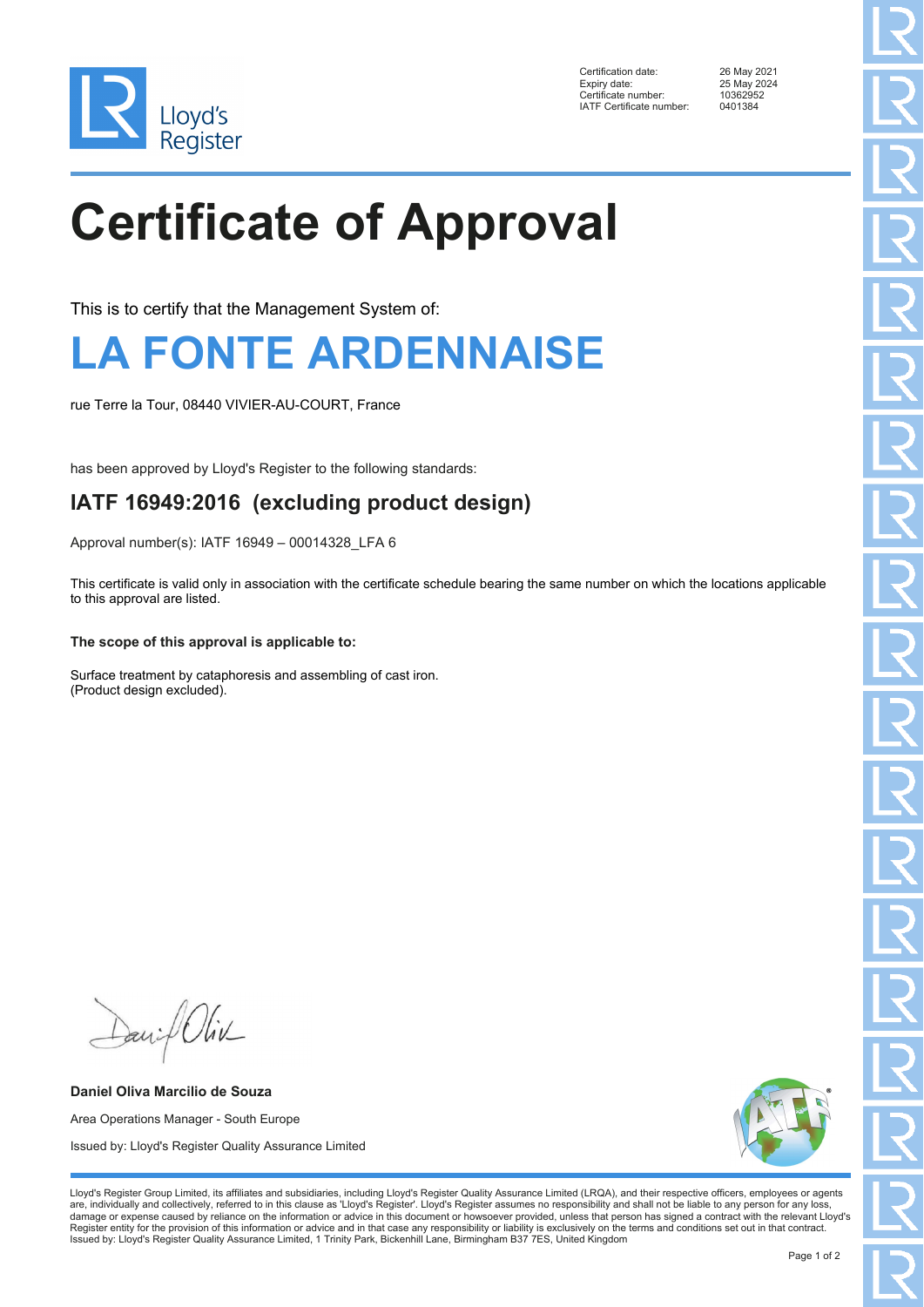

**Location Activities**

**LFA 0**

11 rue Joliot Curie, 08440 VIVIER-AU-COURT, France

#### **IATF 16949:2016**

Management review, Quality system management, Sales, Process Design, Purchasing, Customer service, Calibration, Information Technologies, Human Resources

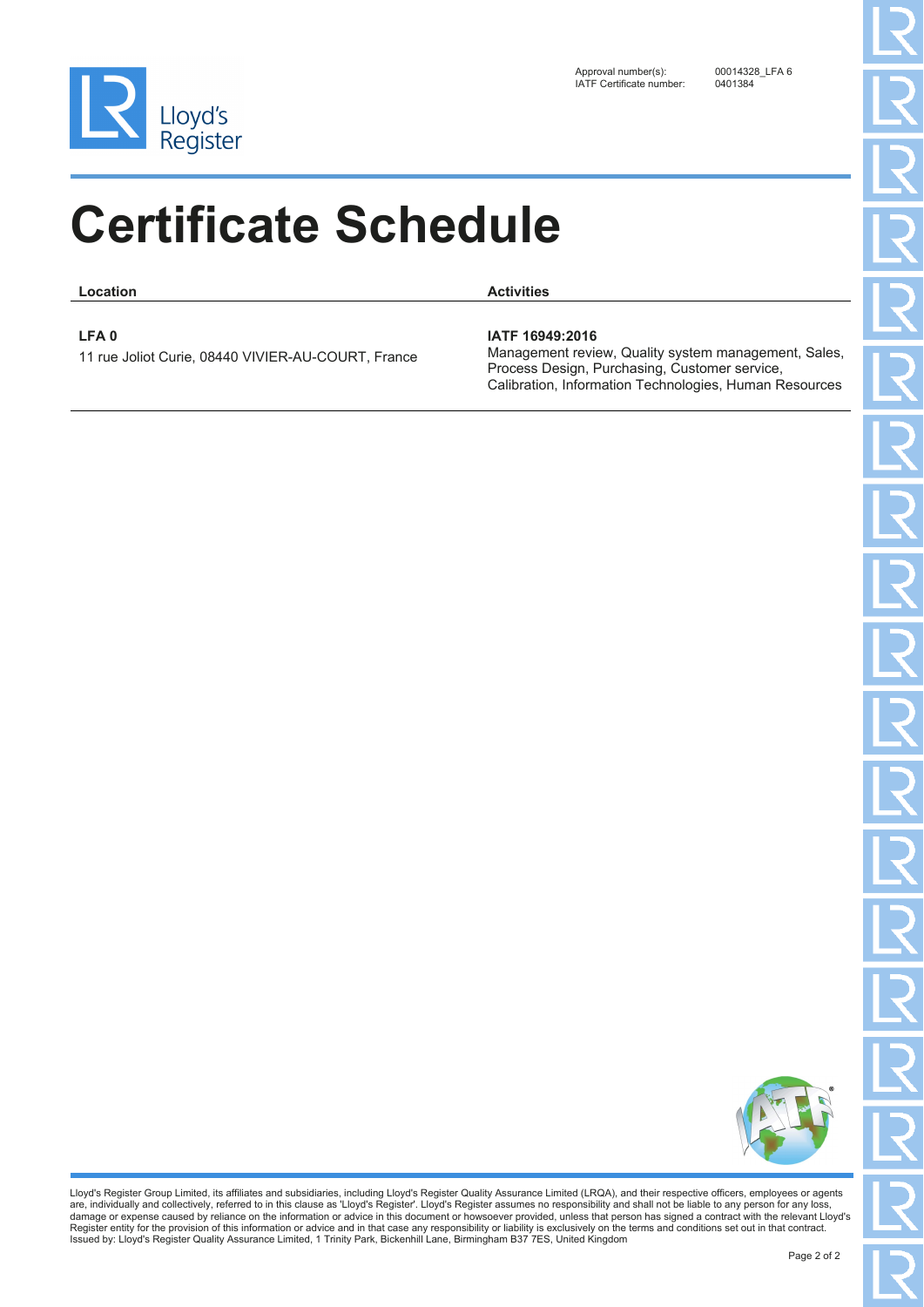

Date de certification : 22 Avril 2021<br>Date d'expiration : 21 Avril 2024 Date d'expiration : 21 Avril 20<br>Numéro de certificat : 10354727 Numéro de certificat : 1035472<br>Numéro de certificat IATE : 0395858 Numéro de certificat IATF :

# **Certificat d'Approbation**

Nous certifions que le Système de Management de la société :

### **LA FONTE ARDENNAISE**

22, rue Joliot Curie, 08440 VIVIER-AU-COURT, France

a été approuvé par la société Lloyd's Register selon les normes suivantes :

#### **IATF 16949:2016 (Conception du produit exclue)**

Numéro(s) d 'approbation : IATF 16949 – 00014328\_LFA 1

Ce certificat n'est valable que s'il est accompagné de l'annexe portant le même numéro, et sur laquelle figure la liste des sites correspondant à l'approbation.

#### **Le Système de Management concerne :**

Fabrication de pièces en fonte à graphite lamellaire.

Daniel Oliv

**Daniel Oliva Marcilio de Souza** Area Operations Manager - South Europe Emis par : Lloyd's Register Quality Assurance Limited

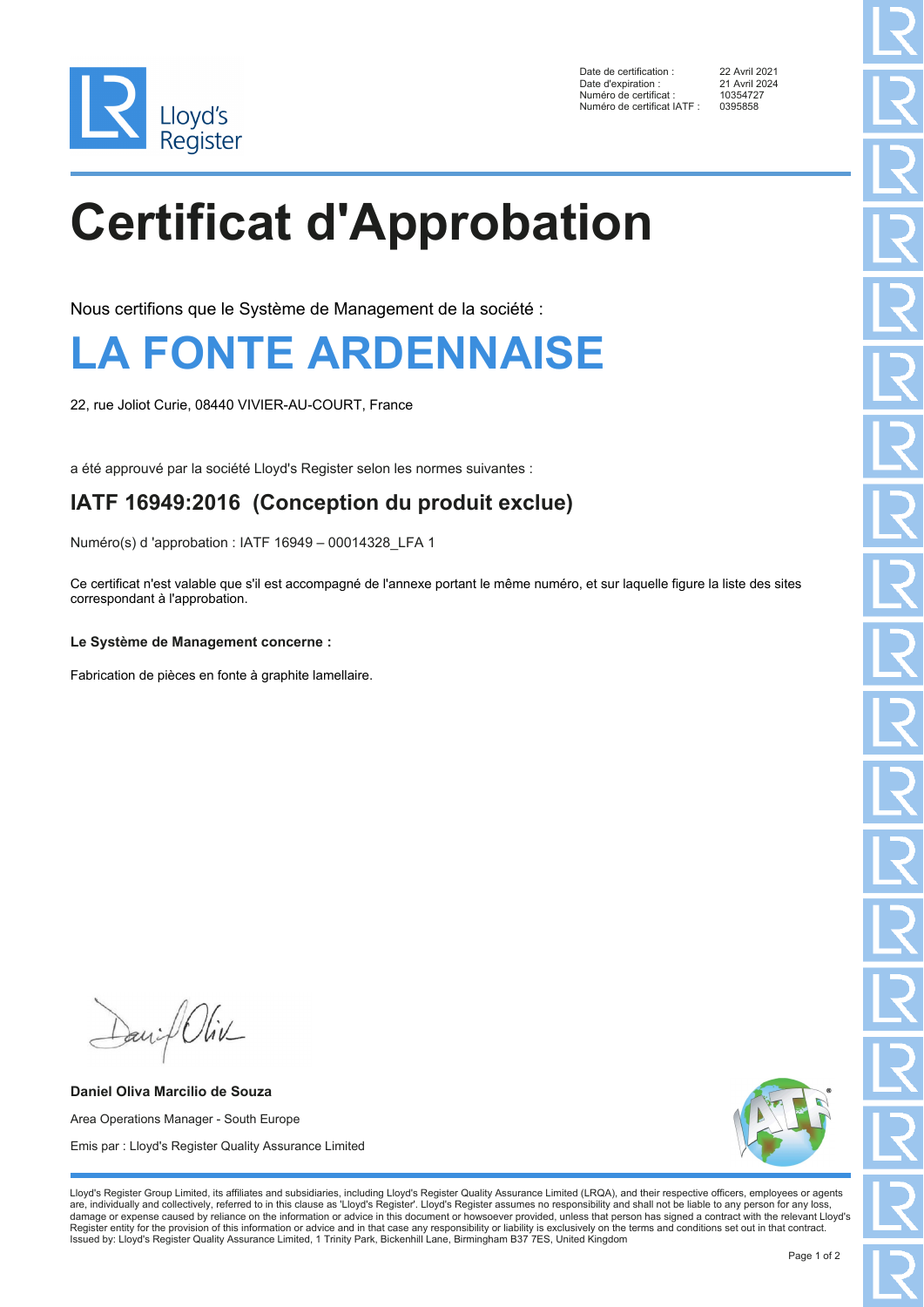

**Site Activités**

**LFA 0**

11 rue Joliot Curie, 08440 VIVIER-AU-COURT, France

#### **IATF 16949:2016**

Revue de direction, Gestion du système qualité, Ressources humaines, Développement des équipements de production, Service client, Achat, Gestion des fournisseurs.

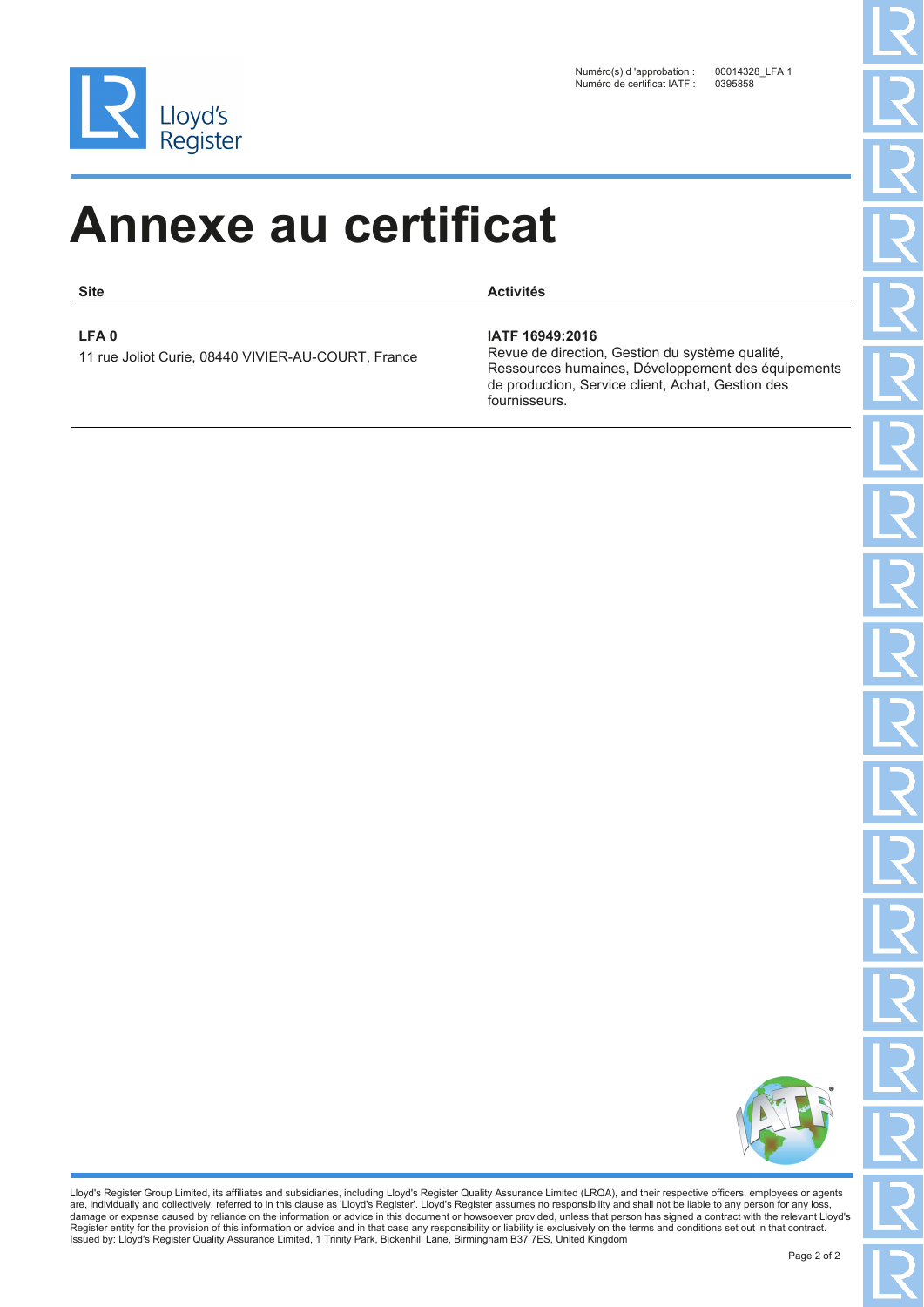

Date de certification : 16 Avril 2021<br>Date d'expiration : 15 Avril 2024 Date d'expiration : 15 Avril 20<br>Numéro de certificat : 10352916 Numéro de certificat : 1035291<br>Numéro de certificat IATE : 0394948 Numéro de certificat IATF :

## **Certificat d'Approbation**

Nous certifions que le Système de Management de la société :

### **LA FONTE ARDENNAISE**

7 rue Pierre Vienot, 08330 VRIGNE-AUX-BOIS, France

a été approuvé par la société Lloyd's Register selon les normes suivantes :

#### **IATF 16949:2016 (Conception du produit exclue)**

Numéro(s) d 'approbation : IATF 16949 – 00014328\_LFA 2

Ce certificat n'est valable que s'il est accompagné de l'annexe portant le même numéro, et sur laquelle figure la liste des sites correspondant à l'approbation.

#### **Le Système de Management concerne :**

Usinage conventionnel et en commande numérique de pièces en fonte. Assemblage de sous ensembles et ensembles mécaniques.

David Oliv

**Daniel Oliva Marcilio de Souza** Area Operations Manager - South Europe Emis par : Lloyd's Register Quality Assurance Limited

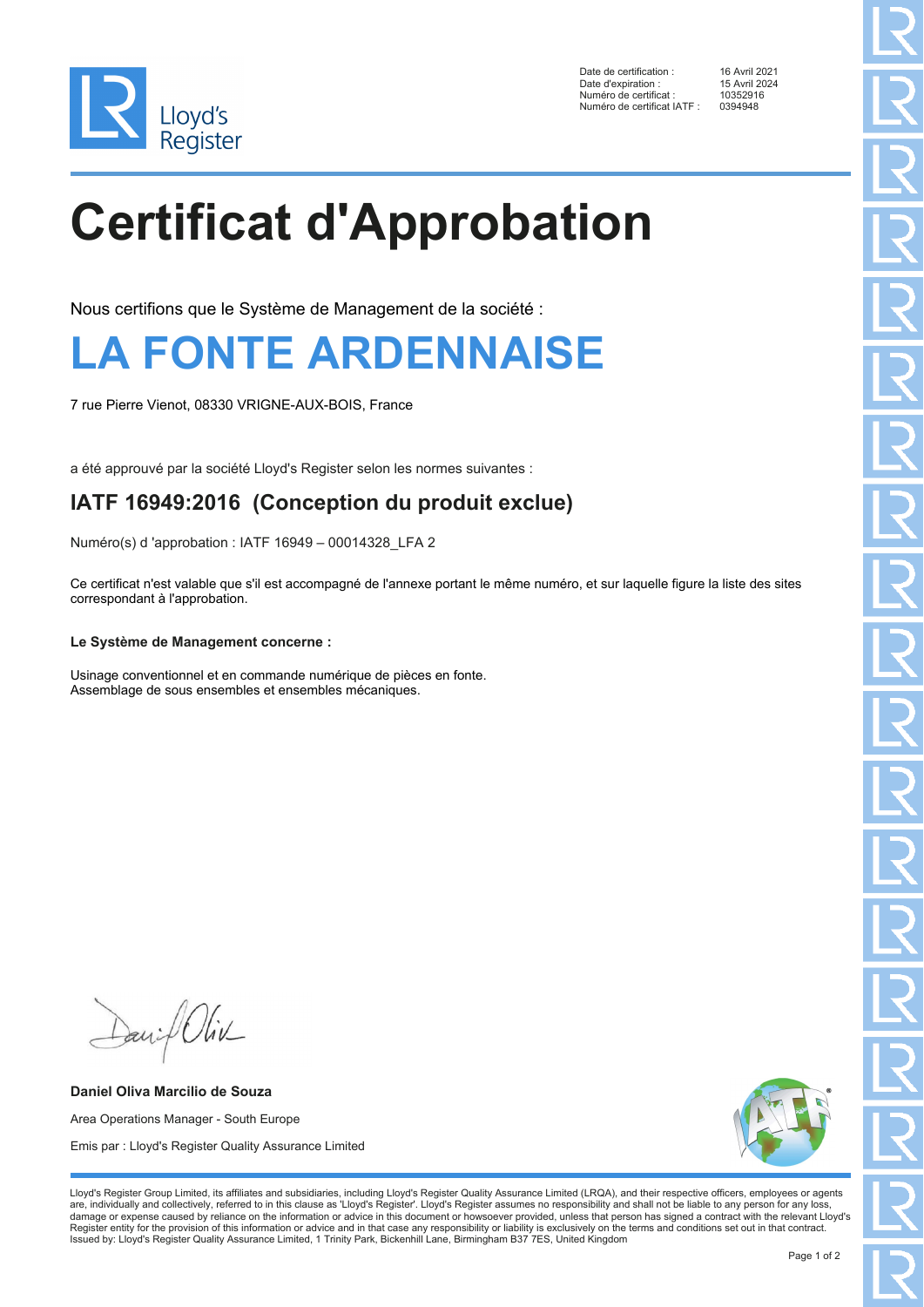

**Site Activités**

**LFA 0**

11 rue Joliot Curie, 08440 VIVIER-AU-COURT, France

#### **IATF 16949:2016**

Revue de direction, Gestion du système qualité, Ressources humaines, Service client, Achat, Vente, Conception de processus, Technologies de l'information.

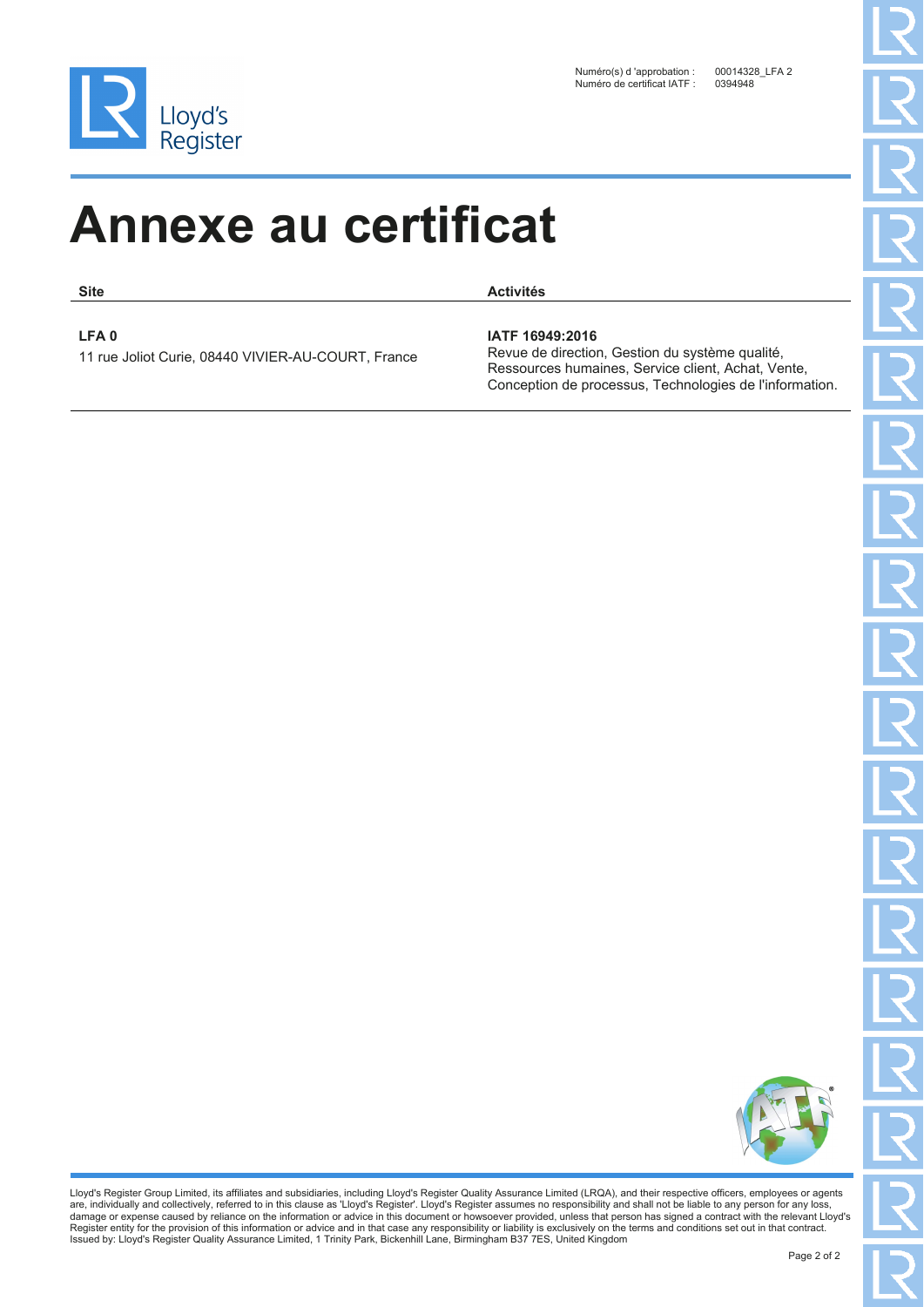

Date de certification : 26 Mai 2021<br>Date d'expiration : 25 Mai 2024 Date d'expiration : 25 Mai 20<br>Numéro de certificat : 20362987 Numéro de certificat : 1036298<br>Numéro de certificat IATE : 0401382 Numéro de certificat IATF :

# **Certificat d'Approbation**

Nous certifions que le Système de Management de la société :

### **LA FONTE ARDENNAISE**

RN 51, 08170 HAYBES SUR MEUSE, France

a été approuvé par la société Lloyd's Register selon les normes suivantes :

#### **IATF 16949:2016 (Conception du produit exclue)**

Numéro(s) d 'approbation : IATF 16949 – 00014328\_LFA 4

Ce certificat n'est valable que s'il est accompagné de l'annexe portant le même numéro, et sur laquelle figure la liste des sites correspondant à l'approbation.

#### **Le Système de Management concerne :**

Fabrication de pièces en fonte à graphite sphéroïdal livrées brutes.

David Oliv

**Daniel Oliva Marcilio de Souza** Area Operations Manager - South Europe Emis par : Lloyd's Register Quality Assurance Limited

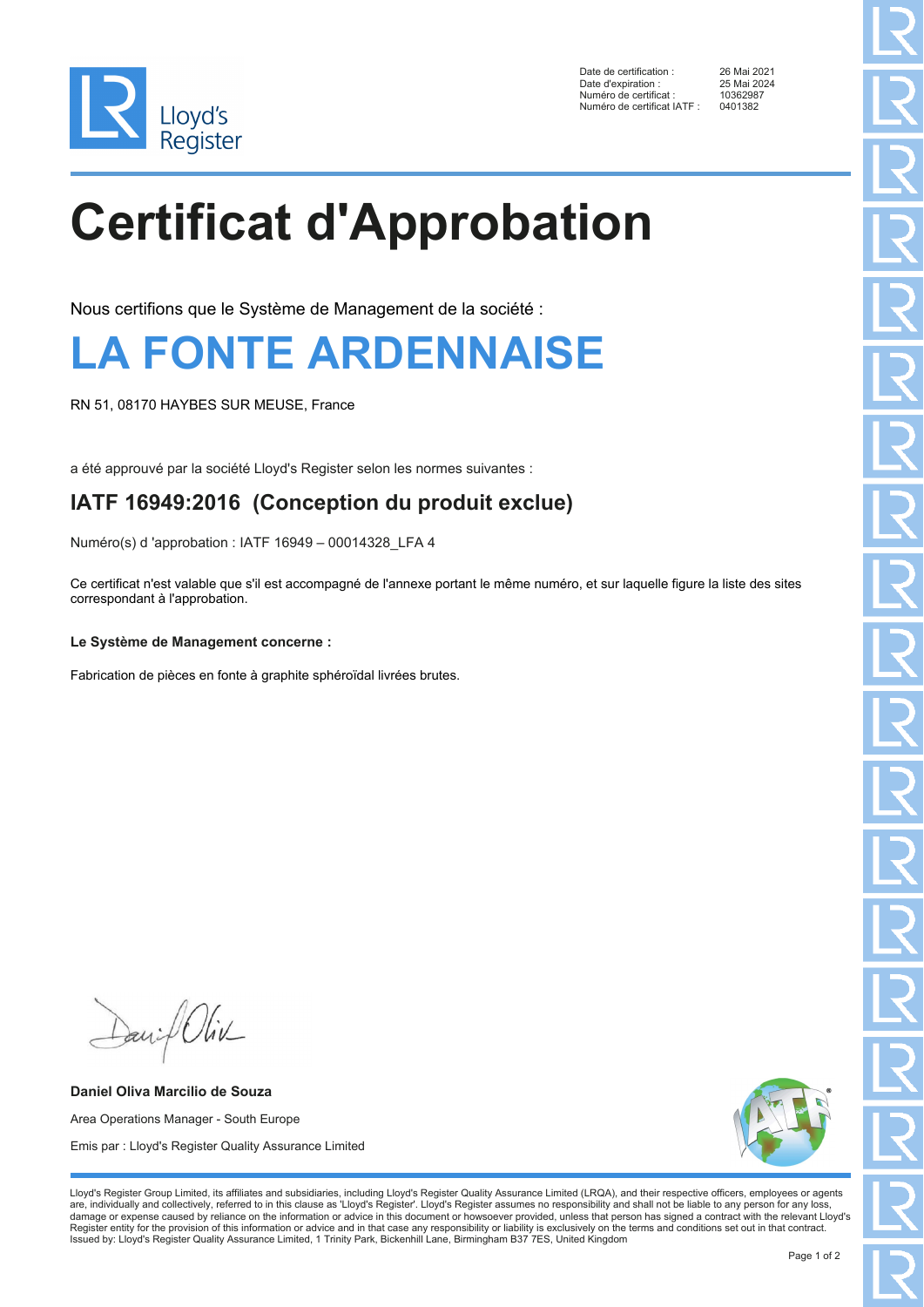

**Site Activités**

**LFA 0**

11 rue Joliot Curie, 08440 VIVIER-AU-COURT, France

#### **IATF 16949:2016**

Revue de direction, Gestion du système qualité, Ressources humaines, Développement des équipements de production, Service client, Achat, Gestion des fournisseurs.

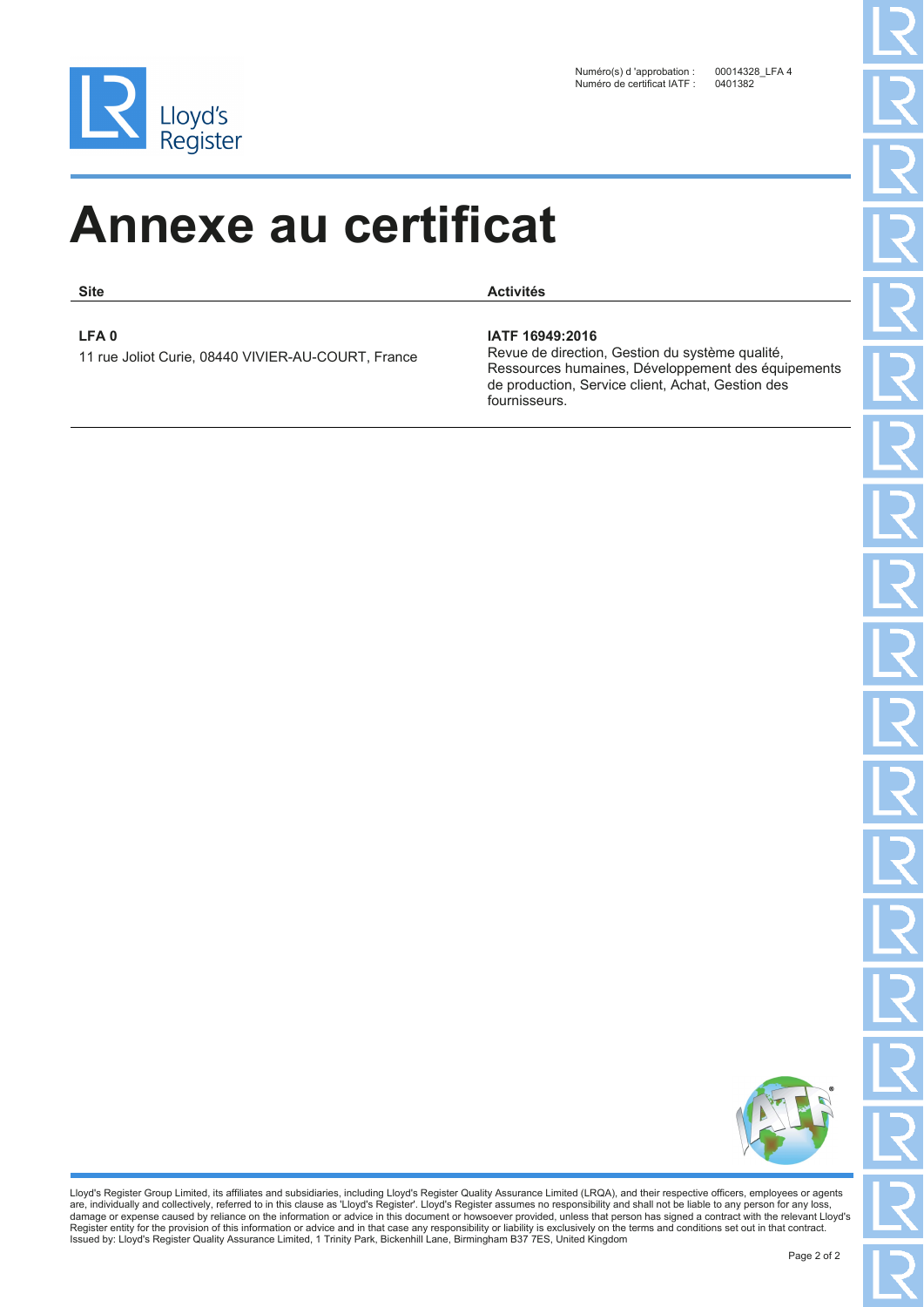

Date de certification : 22 Mars 2021<br>Date d'expiration : 21 Mars 2024 Date d'expiration : 21 Mars 20<br>Numéro de certificat : 10347470 Numéro de certificat : 10347470<br>Numéro de certificat IATE : 0390706 Numéro de certificat IATF :

# **Certificat d'Approbation**

Nous certifions que le Système de Management de la société :

### **LA FONTE ARDENNAISE**

22 Rue Joliot Curie, 08440 VIVIER-AU-COURT, France

a été approuvé par la société Lloyd's Register selon les normes suivantes :

#### **IATF 16949:2016 (Conception du produit exclue)**

Numéro(s) d 'approbation : IATF 16949 – 00014328\_LFA 5

Ce certificat n'est valable que s'il est accompagné de l'annexe portant le même numéro, et sur laquelle figure la liste des sites correspondant à l'approbation.

#### **Le Système de Management concerne :**

Fabrication de pièces en fonte à graphite lamellaire.

Daniel Oliv

**Daniel Oliva Marcilio de Souza** Area Operations Manager - South Europe Emis par : Lloyd's Register Quality Assurance Limited

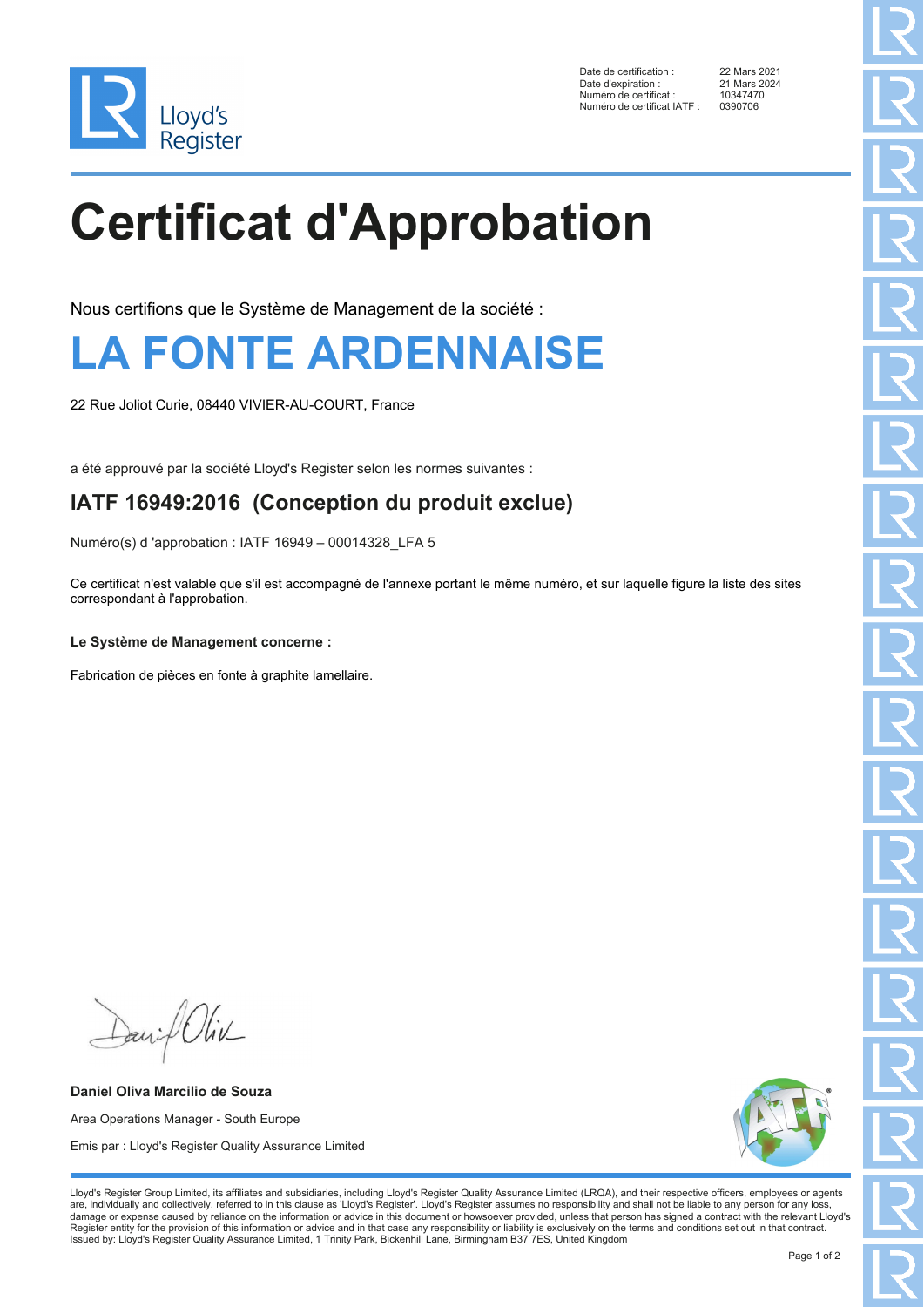

**Site Activités**

#### **LFA 0**

11 rue Joliot Curie, 08440 VIVIER-AU-COURT, France

#### **IATF 16949:2016**

Revue de direction, Gestion du système qualité, Ressources humaines, Service client, Achats, Ventes, Conception de processus, Calibrage, Technologies de l'information.

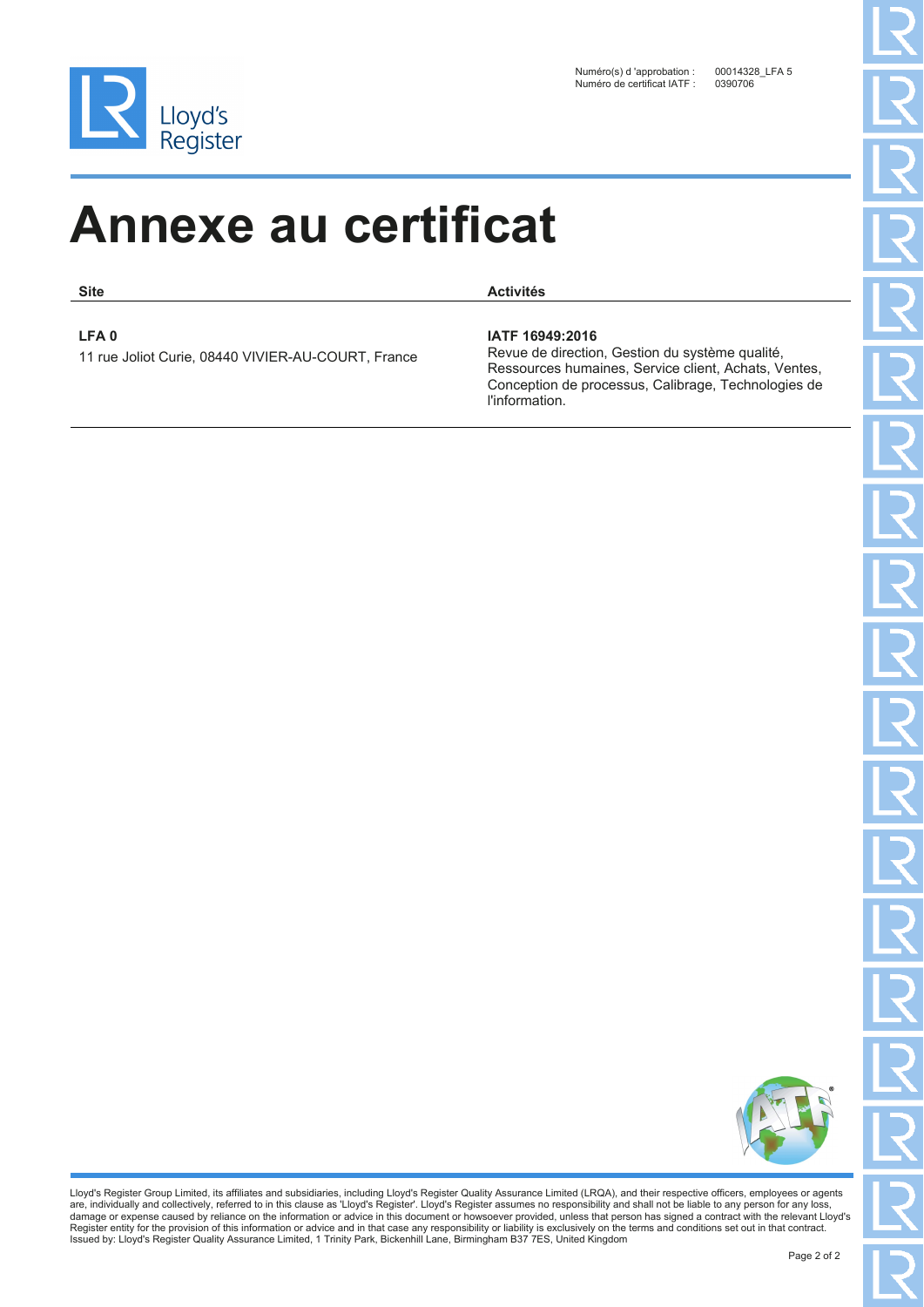

Date de certification : 26 Mai 2021<br>Date d'expiration : 25 Mai 2024 Date d'expiration : 25 Mai 20<br>Numéro de certificat : 10362951 Numéro de certificat : 1036295<br>Numéro de certificat IATE : 0401384 Numéro de certificat IATF :

# **Certificat d'Approbation**

Nous certifions que le Système de Management de la société :

### **LA FONTE ARDENNAISE**

rue Terre la Tour, 08440 VIVIER-AU-COURT, France

a été approuvé par la société Lloyd's Register selon les normes suivantes :

#### **IATF 16949:2016 (Conception du produit exclue)**

Numéro(s) d 'approbation : IATF 16949 – 00014328\_LFA 6

Ce certificat n'est valable que s'il est accompagné de l'annexe portant le même numéro, et sur laquelle figure la liste des sites correspondant à l'approbation.

#### **Le Système de Management concerne :**

Traitement de surface par cataphorèse et assemblage de pièces en fonte.

David Oliv

**Daniel Oliva Marcilio de Souza** Area Operations Manager - South Europe Emis par : Lloyd's Register Quality Assurance Limited